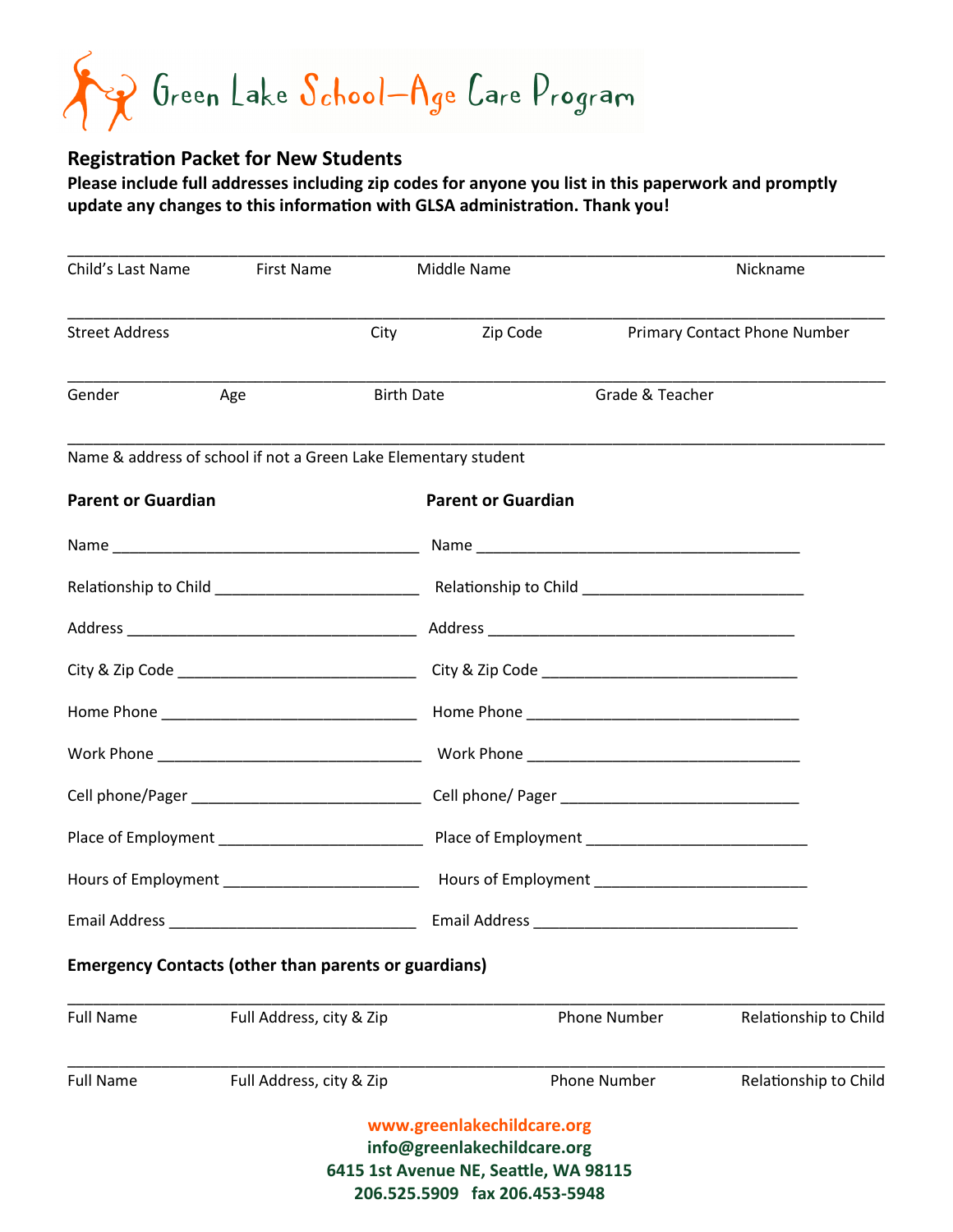DEL licensing requires us to have on file the name of your child's physician and dentist. Please fill this information out in full. It is also a DEL requirement that *if your child does not have a physician or dentist that you indicate that and attach a written plan of action you would like us to follow for a dental or medical injury or emergency. Please attach this to your registration paperwork.* 

| Child's Physician          | Date of Last Physical                                                                                                                                                                                                                                                                  |                           | Child's Dentist                                                                                                        |  |  |  |
|----------------------------|----------------------------------------------------------------------------------------------------------------------------------------------------------------------------------------------------------------------------------------------------------------------------------------|---------------------------|------------------------------------------------------------------------------------------------------------------------|--|--|--|
| <b>Full Address</b>        |                                                                                                                                                                                                                                                                                        | Date of Last Dental Visit | Full Address                                                                                                           |  |  |  |
| <b>Phone Number</b>        |                                                                                                                                                                                                                                                                                        |                           | Phone Number                                                                                                           |  |  |  |
|                            | Please describe any special circumstances we should be aware of (medication, allergies, developmental or health                                                                                                                                                                        |                           |                                                                                                                        |  |  |  |
|                            |                                                                                                                                                                                                                                                                                        |                           |                                                                                                                        |  |  |  |
|                            |                                                                                                                                                                                                                                                                                        |                           |                                                                                                                        |  |  |  |
|                            |                                                                                                                                                                                                                                                                                        |                           |                                                                                                                        |  |  |  |
|                            |                                                                                                                                                                                                                                                                                        |                           |                                                                                                                        |  |  |  |
|                            |                                                                                                                                                                                                                                                                                        |                           |                                                                                                                        |  |  |  |
|                            |                                                                                                                                                                                                                                                                                        |                           |                                                                                                                        |  |  |  |
|                            |                                                                                                                                                                                                                                                                                        |                           |                                                                                                                        |  |  |  |
|                            | PLEASE NOTE: IF YOUR CHILD WILL NEED TO HAVE MEDICATION ON HAND WHILE ATTENDING GLSA YOU WILL NEED<br>ANY CHILD THAT NEEDS EMERGENCY MEDICATION FOR LIFE THREATENING ALLERGIES MUST HAVE COMPLETED<br>PAPERWORK AND THE NEEDED MEDICATION ON SITE BEFORE YOUR CHILD CAN START AT GLSA. |                           | TO REQUEST ADDITIONAL PAPERWORK FROM GLSA STAFF TO BE FILLED OUT BY YOU AND YOUR CHILD'S PHYSICIAN.                    |  |  |  |
|                            |                                                                                                                                                                                                                                                                                        |                           | Please list any persons who are restricted from picking up your child (copies of legal documentation must be on file): |  |  |  |
| <b>Full Name</b>           | <b>Full Address</b>                                                                                                                                                                                                                                                                    | Phone                     | Relationship to Child                                                                                                  |  |  |  |
|                            |                                                                                                                                                                                                                                                                                        |                           |                                                                                                                        |  |  |  |
|                            |                                                                                                                                                                                                                                                                                        |                           |                                                                                                                        |  |  |  |
|                            |                                                                                                                                                                                                                                                                                        |                           |                                                                                                                        |  |  |  |
| www.groonlakechildcare.org |                                                                                                                                                                                                                                                                                        |                           |                                                                                                                        |  |  |  |

**www.greenlakechildcare.org info@greenlakechildcare.org 6415 1st Avenue NE, Seattle, WA 98115 Phone 206.525.5909 Fax 206.453.5948**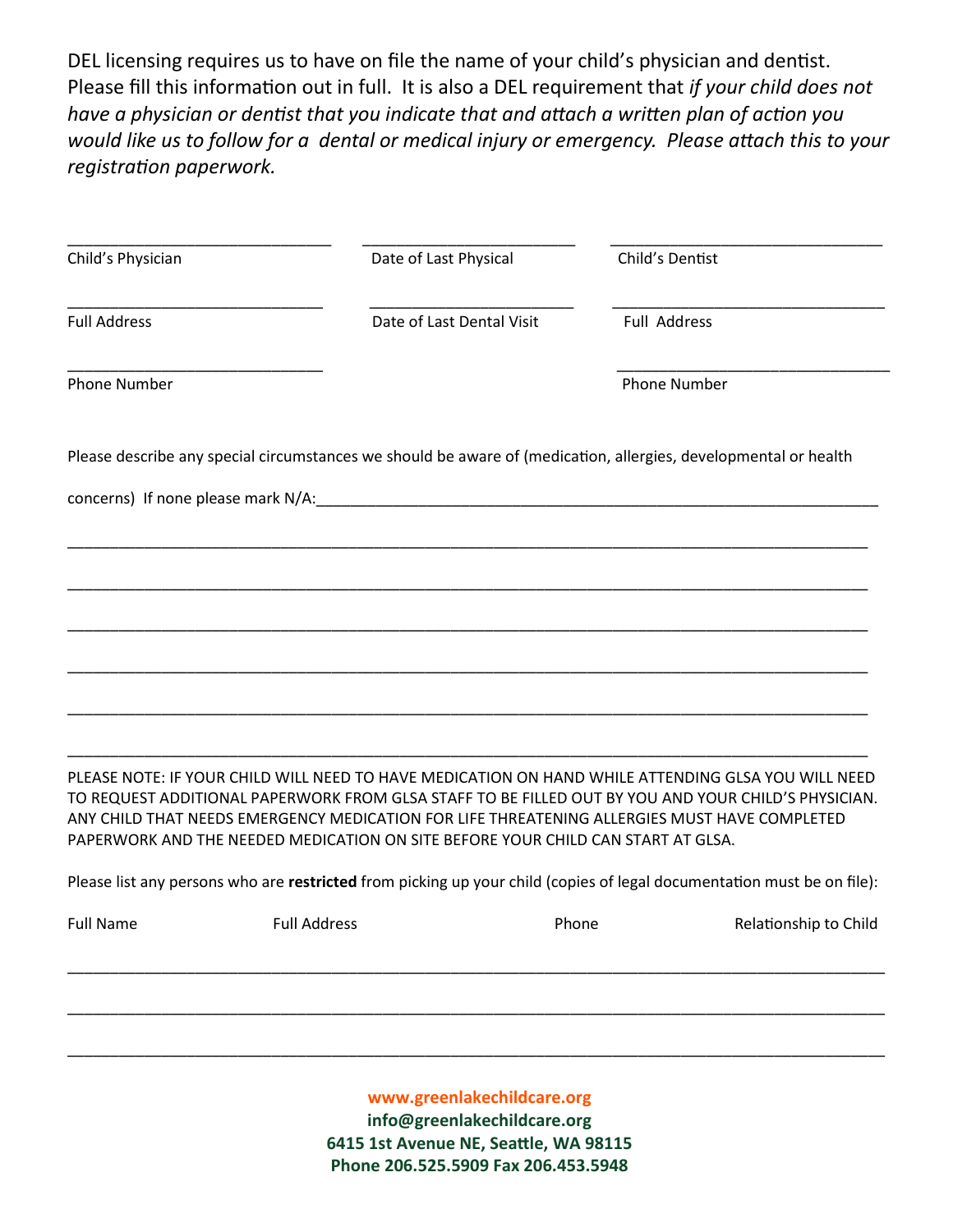### **I give my permission for the following individuals to pick my child up from GLSA:**

# **I,\_\_\_\_\_\_\_\_\_\_\_\_\_\_\_\_\_\_, am aware that it is my responsibility to update this information as needed. \_\_\_\_\_Initials**  1) \_\_\_\_\_\_\_\_\_\_\_\_\_\_\_\_\_\_\_ \_\_\_\_\_\_\_\_\_\_\_\_\_\_\_\_\_\_\_\_\_\_\_\_\_\_\_\_\_\_\_\_\_\_\_\_\_\_\_\_\_\_\_\_\_\_\_\_\_\_\_\_\_\_\_\_\_\_\_\_\_\_\_\_\_\_\_\_\_\_\_\_\_\_\_\_\_\_\_ Full Name **Address** Address **Phone Number** Relationship to Child  $\overline{\phantom{a}}$  , and the contribution of the contribution of the contribution of the contribution of the contribution of the contribution of the contribution of the contribution of the contribution of the contribution of the Conditions of pick up (ie Tuesdays through the school year, anytime, emergencies, etc) 2) \_\_\_\_\_\_\_\_\_\_\_\_\_\_\_\_\_\_\_ \_\_\_\_\_\_\_\_\_\_\_\_\_\_\_\_\_\_\_\_\_\_\_\_\_\_\_\_\_\_\_\_\_\_\_\_\_\_\_\_\_\_\_\_\_\_\_\_\_\_\_\_\_\_\_\_\_\_\_\_\_\_\_\_\_\_\_\_\_\_\_\_\_\_\_\_\_\_\_ Full Name **Address** Address **Phone Number** Relationship to Child  $\overline{\phantom{a}}$  , and the contribution of the contribution of the contribution of the contribution of the contribution of the contribution of the contribution of the contribution of the contribution of the contribution of the Conditions of pick up **Out of State Emergency Contact (for use in the event of an earthquake):** \_\_\_\_\_\_\_\_\_\_\_\_\_\_\_\_\_\_\_\_\_ \_\_\_\_\_\_\_\_\_\_\_\_\_\_\_\_\_\_\_\_\_\_\_\_\_\_\_\_\_\_\_\_\_\_\_\_\_\_\_\_\_\_\_\_\_\_\_\_\_\_\_\_\_\_\_\_\_\_\_\_\_\_\_\_\_\_\_\_\_\_\_\_\_\_\_\_\_\_\_ Full Name **Address** Address **Phone Number** Phone Number Relationship to Child \_\_\_\_\_\_\_\_\_\_\_\_\_\_\_\_\_\_\_\_\_\_\_\_\_\_\_\_\_\_\_\_\_\_\_\_\_\_\_\_\_\_\_\_\_\_\_\_\_\_\_\_\_\_\_\_\_\_\_\_\_\_\_\_\_\_\_\_\_\_\_\_\_\_\_\_\_\_\_\_\_\_\_\_\_\_\_\_\_\_\_\_\_\_\_\_\_\_\_\_\_

#### **Permission to Participate & Consent for Emergency Treatment:**

Signature of Parent or Guardian Date of Parent or Guardian Date of Parent or Guardian Date

I hereby give permission for my child, \_\_\_\_\_\_\_\_\_\_\_\_\_\_\_\_\_\_\_\_\_\_\_\_\_\_\_\_\_\_\_\_\_\_, to participate in GLSA activities, including activities outside the Center building (field trips). My child is now in good health and may participate in all activities. This permission may be revoked in writing at any time. I further agree to inform GLSA of any changes in my child's health that may affect his or her ability to participate in certain activities, including field trips. I understand that field trips will sometimes involve transportation by Metro bus or chartered school buses, and hereby give my permission for my child to attend field trips using these forms of transportation.

\_\_\_\_\_\_\_\_\_\_\_\_\_\_\_\_\_\_\_\_\_\_\_\_\_\_\_\_\_\_\_\_\_\_\_\_\_\_\_\_\_\_\_\_\_\_\_\_\_\_\_\_\_\_\_\_\_\_\_\_\_\_\_\_\_\_\_\_\_\_\_\_\_\_\_\_\_\_\_\_\_\_\_\_\_\_\_\_\_\_\_\_\_\_\_\_\_\_\_\_\_

Street Address and Street Address and Street Address and Street Address and Street Address and Street Address and Street Address and Street Address and Street Address and Street Address and Street Address and Street Addres

\_\_\_\_\_\_\_\_\_\_\_\_\_\_\_\_\_\_\_\_\_\_\_\_\_\_\_\_\_\_\_\_\_\_\_\_\_\_\_\_\_\_\_\_\_\_\_\_\_\_\_\_\_\_\_\_\_\_\_\_\_\_\_\_\_\_\_\_\_\_\_\_\_\_\_\_\_\_\_\_\_\_\_\_\_\_\_\_\_\_\_\_\_\_\_\_\_\_\_\_\_

I hereby give permission for my child, \_\_\_\_\_\_\_\_\_\_\_\_\_\_\_\_\_\_\_\_\_\_\_\_\_\_\_\_\_\_\_, to be given first aid and emergency treatment by a qualified staff member of GLSA. I also give permission for my child to be transported by ambulance or aid car to an emergency center for treatment. In the event that I cannot be contacted, I further consent to medical, surgical, and hospital care, treatment, and procedures to be performed for my child by a licensed physician or hospital when deemed immediately necessary or advisable by the physician to safeguard my child's health.

| Signature of Parent or Guardian                                                                                                                                                                                                                                                 | Date                           |  |
|---------------------------------------------------------------------------------------------------------------------------------------------------------------------------------------------------------------------------------------------------------------------------------|--------------------------------|--|
| I hereby agree and consent to the use of any photographs, video or artwork of<br>al and in house purposes. The items may be used in media such as art work, bulletin boards, GLSA Photo<br>albums, GLSA made movies and videos. I waive all claim to compensation for such use. | (child's name) for recreation- |  |
| Signature of Parent or Guardian                                                                                                                                                                                                                                                 | Date                           |  |

I hereby authorize GLSA staff to apply hand sanitizer to my child, example and the my child is at GLSA. Hand sanitizer will only be applied as necessary to clean hands when soap and water are unavailable. Use of sanitizer will be supervised by an adult.

\_\_\_\_\_\_\_\_\_\_\_\_\_\_\_\_\_\_\_\_\_\_\_\_\_\_\_\_\_\_\_\_\_\_\_\_\_\_\_\_\_\_\_\_\_\_\_\_\_\_\_\_\_\_\_\_\_\_\_\_\_\_\_\_\_\_\_\_\_\_\_\_\_\_\_\_\_\_\_\_\_\_\_\_\_\_\_\_\_\_\_\_\_\_\_\_\_\_\_\_\_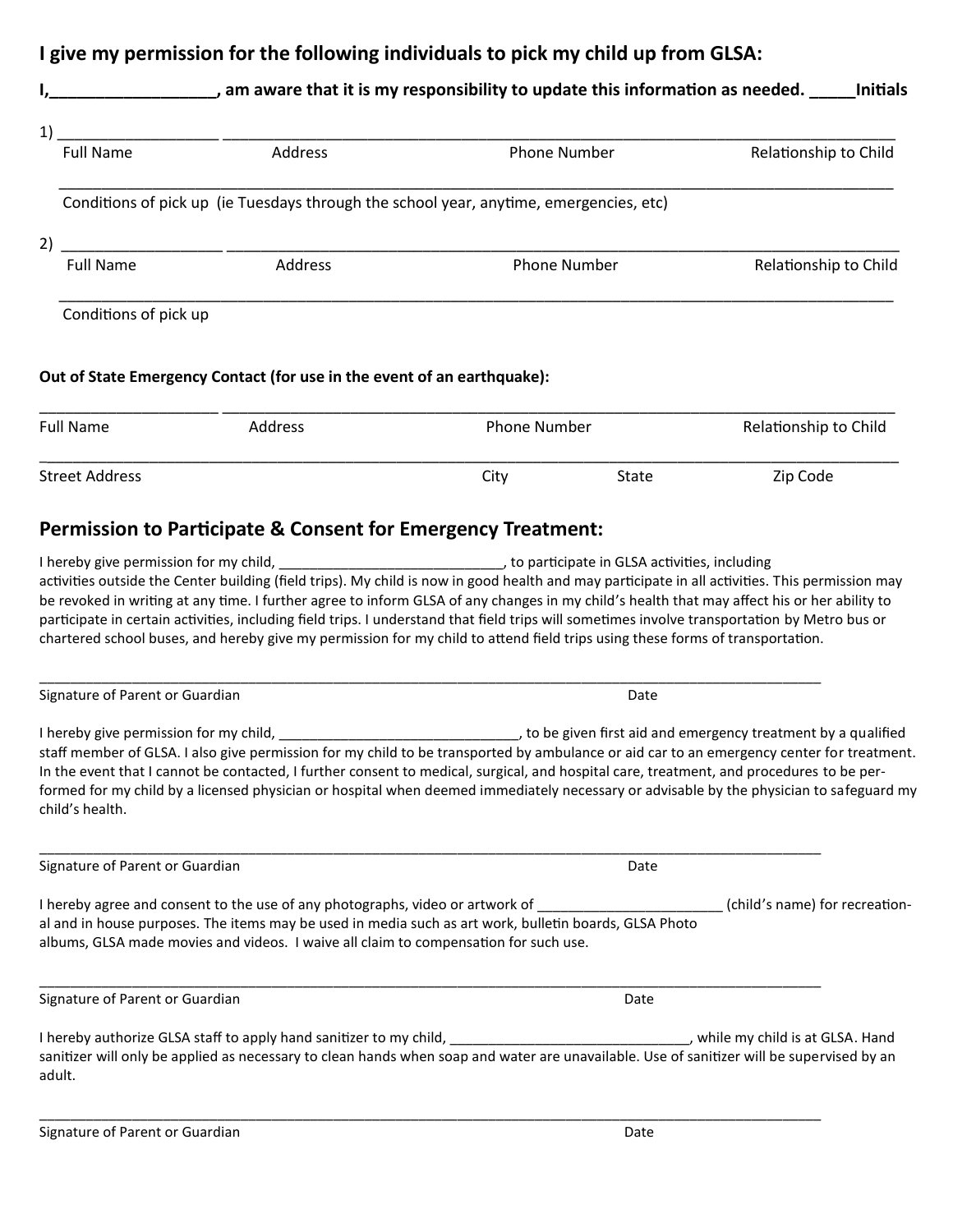#### **GLSA School Year Tuition Agreement**

*Please check the days and times for which you would like to register your child (for School Year Only).* \***Please do not consider yourself registered until you receive a confirmation email from GLSA** 

| Time Slot:                         | Monday | Tuesday   Wednesday   Thursday | Friday |
|------------------------------------|--------|--------------------------------|--------|
| Afternoons<br>2:25/ W 1:10-6:00 PM |        |                                |        |

I, Let the same of the same of the same of the same of the days listed in the days listed in the days listed above, as well as any other fees incurred on the account (i.e. extra hours, fieldtrip fees, late payments, late pickups, vacation care, etc.)

I am aware of the following:

• Payment is due in advance, on the  $1_{st}$  of the month, unless I make other arrangements with the Director. If the payment is received by GLSA after the 5th of the month, I may be subject to a \$25.00 late payment charge. \_\_\_\_\_\_\_\_\_ (Initials)

If you will need to make an alternate arrangement, such as paying on a date other than the  $1<sub>st</sub>$  of the month, please specify here:

\_\_\_\_\_\_\_\_\_\_\_\_\_\_\_\_\_\_\_\_\_\_\_\_\_\_\_\_\_\_\_\_\_\_\_\_\_\_\_\_\_\_\_\_\_\_\_\_\_\_\_\_\_\_\_\_\_\_\_\_\_\_\_\_\_\_\_\_\_\_\_\_\_\_\_\_\_\_\_\_\_\_\_\_\_\_\_\_\_\_\_\_\_\_\_\_

\_\_\_\_\_\_\_\_\_\_\_\_\_\_\_\_\_\_\_\_\_\_\_\_\_\_\_\_\_\_\_\_\_\_\_\_\_\_\_\_\_\_\_\_\_\_\_\_\_\_\_\_\_\_\_\_\_\_\_\_\_\_\_\_\_\_\_\_\_\_\_\_\_\_\_\_\_\_\_\_\_\_\_\_\_\_\_\_\_\_\_\_\_\_\_\_

Approval: Director's Initials \_\_\_\_\_\_\_\_\_

• I understand that I am not entitled to a refund or credit for days that my child is ill or not attending because of unplanned absences, vacations, or school closures, scheduled or unscheduled.

\_\_\_\_\_\_\_\_ (Initials)

• I understand that GLSA closes at 6:00pm. If I, or anyone that I have authorized to pick up my child, arrives after 6:00pm, I will be responsible for paying \$1.00 for every minute after 6:00pm that my child remains at GLSA, regardless of whether or not I receive subsidy from a government agency.

\_\_\_\_\_\_\_\_\_\_\_\_\_\_\_\_\_\_\_\_\_\_\_\_\_\_\_\_\_\_\_\_ \_\_\_\_\_\_\_\_\_-\_\_\_\_\_\_\_\_\_-\_\_\_\_\_\_\_\_\_

\_\_\_\_\_\_\_\_\_ (Initials)

Signature of Parent or Guardian Social Security # of Parent or Guardian (Optional)

Parent/Guardian WA Drivers License Number

\_\_\_\_\_\_\_\_\_\_\_\_\_\_\_\_\_\_\_\_\_\_\_\_\_\_\_\_\_\_\_\_\_\_

If your tuition will be paid fully or in part by any other agency (City of Seattle, DSHS, UW, etc), or individual, please specify:

**www.greenlakechildcare.org** 

\_\_\_\_\_\_\_\_\_\_\_\_\_\_\_\_\_\_\_\_\_\_\_\_\_\_\_\_\_\_\_\_\_\_\_\_\_\_\_\_\_\_\_\_\_\_\_\_\_\_\_\_\_\_\_\_\_\_\_\_\_\_\_\_\_\_\_\_\_\_\_\_\_\_\_\_\_\_\_\_\_\_\_\_\_\_\_\_\_

**Info@greenlakechildcare.org**

**6415 1st Avenue NE, Seattle, WA 98115 Phone 206.525.5909 FAX 206.453.5948**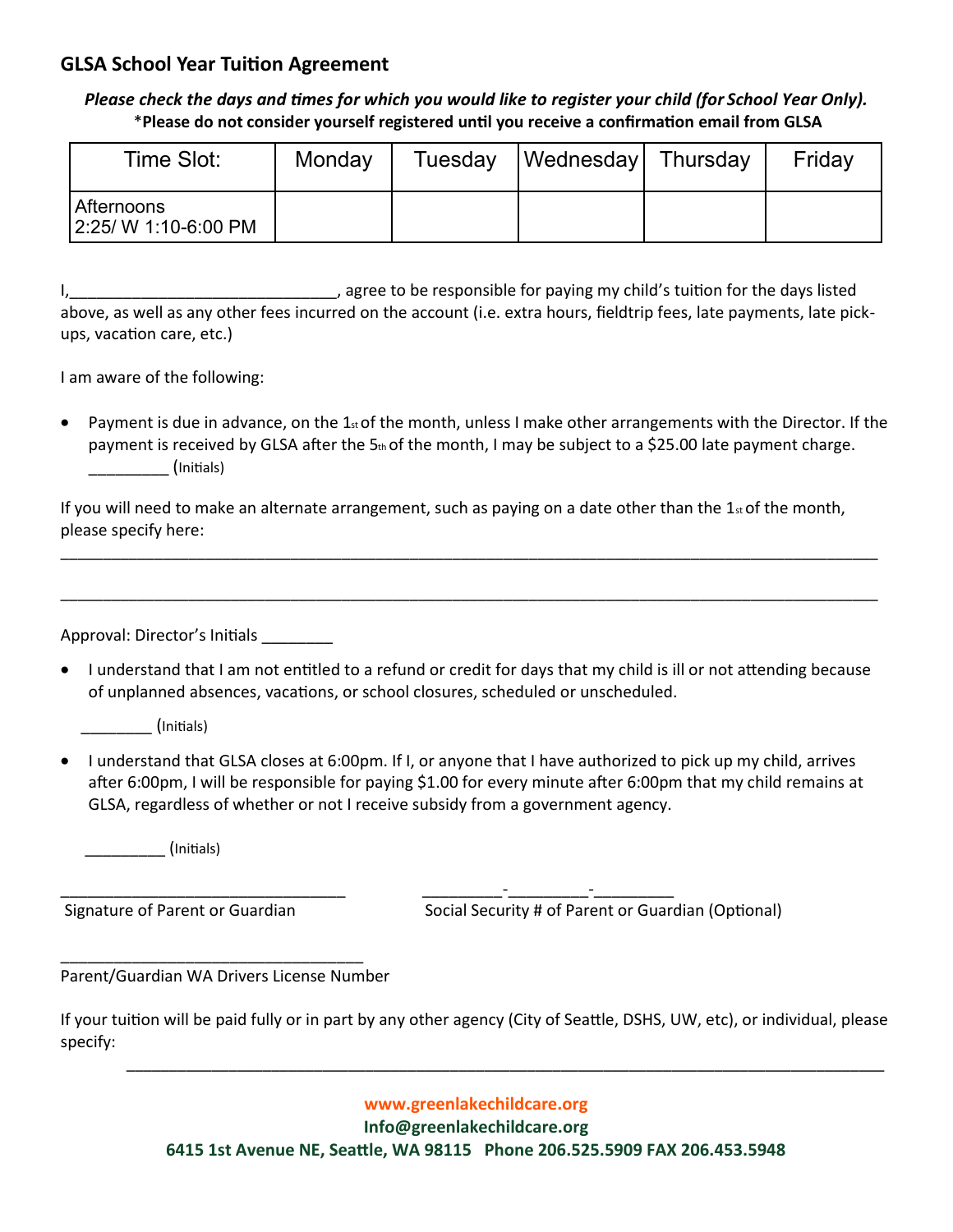# **GLSA Developmental, Social, and Health History**

We want to provide your child with the best care possible, and be sensitive to any needs that she or he might have. Please help us get to know your child by thoroughly completing this section. Thank You.

#### **Eating**

| Is your child on a special diet? (Please note: State law requires a form signed by your child's health                                           |  |  |  |  |
|--------------------------------------------------------------------------------------------------------------------------------------------------|--|--|--|--|
|                                                                                                                                                  |  |  |  |  |
| Does your child have food allergies? If not please mark N/A ___________ If so, what? _________________________                                   |  |  |  |  |
| If your child has severe, life-threatening food allergies, please notify us in writing and see the Director for<br>additional medical plan forms |  |  |  |  |
|                                                                                                                                                  |  |  |  |  |
| Are there any foods special to your home or culture that you would like to share with our center so that                                         |  |  |  |  |
|                                                                                                                                                  |  |  |  |  |
|                                                                                                                                                  |  |  |  |  |
| <b>Physical Health</b>                                                                                                                           |  |  |  |  |
|                                                                                                                                                  |  |  |  |  |
| Any known medication, insect, or animal allergies?<br>Any known medication, insect, or animal allergies?                                         |  |  |  |  |
|                                                                                                                                                  |  |  |  |  |
|                                                                                                                                                  |  |  |  |  |
|                                                                                                                                                  |  |  |  |  |
|                                                                                                                                                  |  |  |  |  |
|                                                                                                                                                  |  |  |  |  |
|                                                                                                                                                  |  |  |  |  |
| www.greenlakechildcare.org                                                                                                                       |  |  |  |  |

**info@greenlakechildcare.org 6415 1st Avenue NE, Seattle, WA 98115 Phone 206.525.5909 FAX 206.453.5948**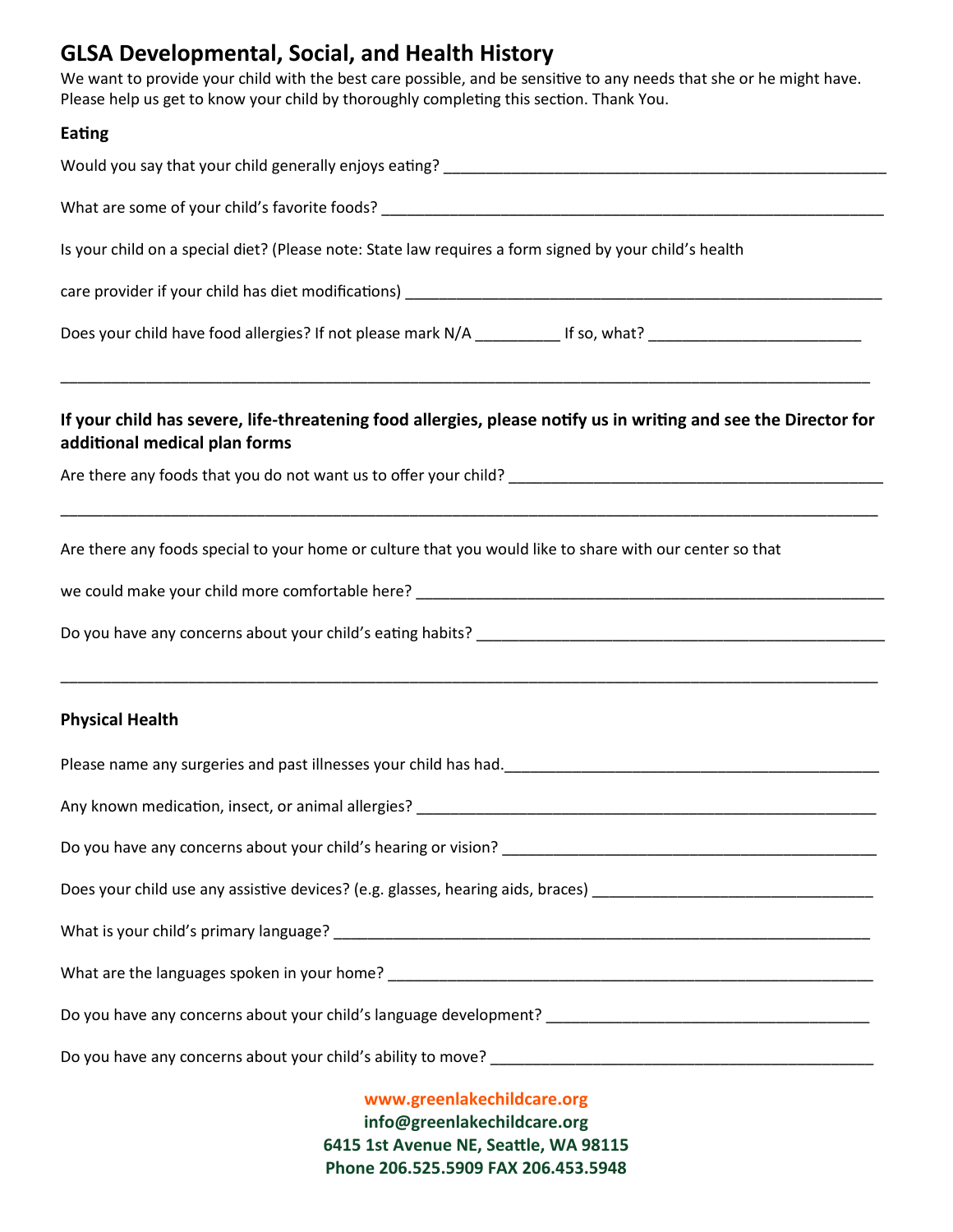## **Social History**

| www.greenlakechildcare.org                                                                                                                                                                                                                                                                                                                  |      |
|---------------------------------------------------------------------------------------------------------------------------------------------------------------------------------------------------------------------------------------------------------------------------------------------------------------------------------------------|------|
| Signature of Parent or Guardian                                                                                                                                                                                                                                                                                                             | Date |
|                                                                                                                                                                                                                                                                                                                                             |      |
|                                                                                                                                                                                                                                                                                                                                             |      |
|                                                                                                                                                                                                                                                                                                                                             |      |
|                                                                                                                                                                                                                                                                                                                                             |      |
| Do you have any questions or concerns about your child's social and emotional skills?                                                                                                                                                                                                                                                       |      |
|                                                                                                                                                                                                                                                                                                                                             |      |
| Upsetting events and losses, such as separation, divorce, or death in the family, can affect a child's behavior. It helps us<br>to be aware of significant changes in your child's life so that we can understand and help her/him cope and adjust. Has<br>anything happened that may affect your child's behavior? If yes, please explain: |      |
|                                                                                                                                                                                                                                                                                                                                             |      |
|                                                                                                                                                                                                                                                                                                                                             |      |
|                                                                                                                                                                                                                                                                                                                                             |      |
|                                                                                                                                                                                                                                                                                                                                             |      |
|                                                                                                                                                                                                                                                                                                                                             |      |
|                                                                                                                                                                                                                                                                                                                                             |      |
|                                                                                                                                                                                                                                                                                                                                             |      |
| How would you describe your child's temperament and personality? (ex. Quiet, shy, moody, cheerful,                                                                                                                                                                                                                                          |      |
|                                                                                                                                                                                                                                                                                                                                             |      |
|                                                                                                                                                                                                                                                                                                                                             |      |
|                                                                                                                                                                                                                                                                                                                                             |      |
|                                                                                                                                                                                                                                                                                                                                             |      |

**info@greenlakechildcare.org 6415 1st Avenue NE, Seattle, WA 98115 Phone 206.525.5909 Fax 206.453.5948**